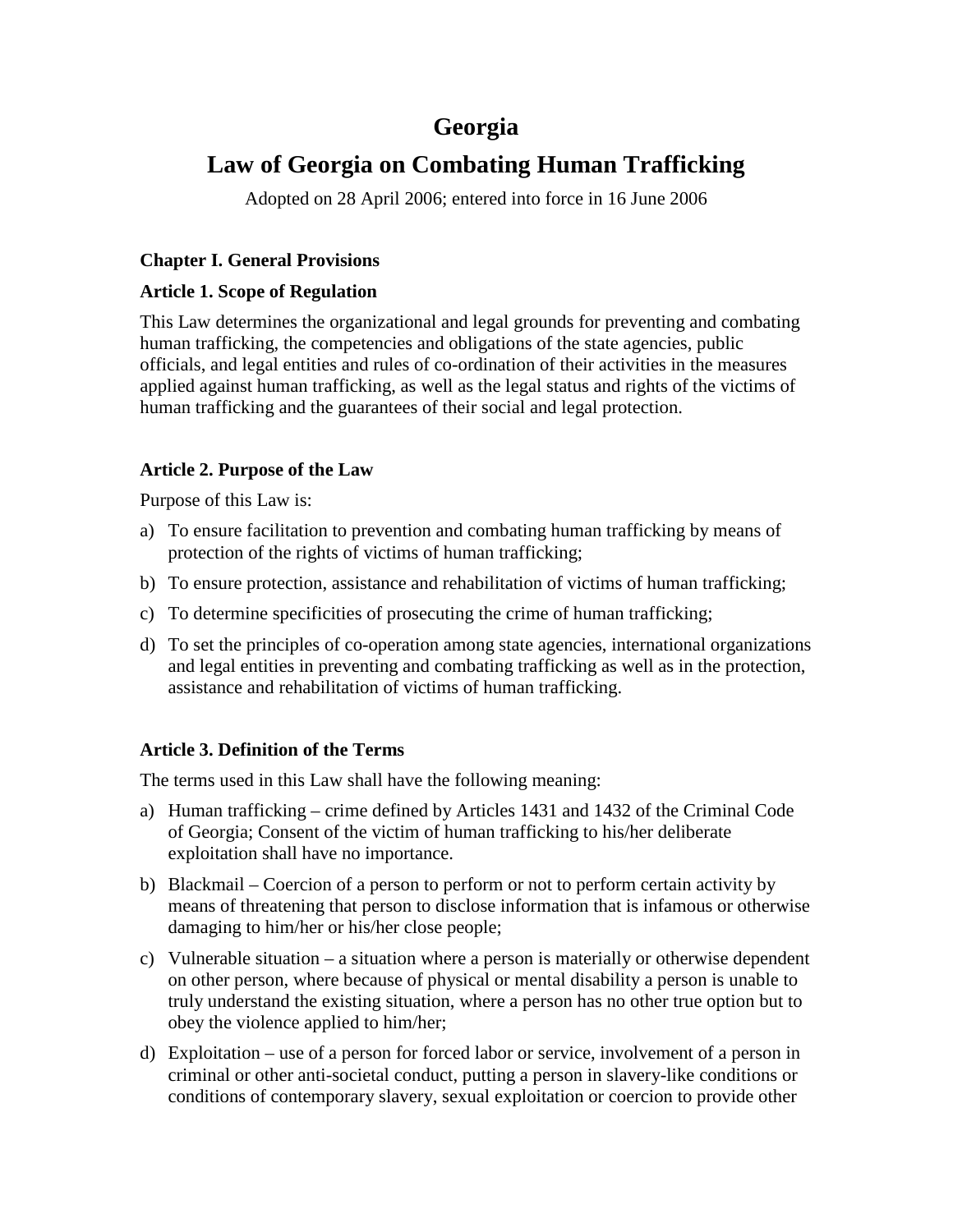type of services, as well as use of a person for transplantation of his/her organ, part of organ or tissue, or use of a person for other purposes;

- e) Forced labor any work or service received by means of physical or mental coercion of a person by use of threat or blackmail against him/her or by use of his/her vulnerable situation;
- f) Sexual exploitation involvement of a person in prostitution, other sexual services or production of pornographic material by use of threat, violence, coercion or blackmail against him/her or by use of his/her vulnerable situation, by abuse of power, or by provision of false information on the nature and conditions of work;
- g) Slavery-like conditions the status or condition of a person as defined in the United Nations Supplementary Convention on the Abolition of Slavery, Slave Trade, and Institutions and Practices Similar to Slavery dated 7 September 1956;
- h) Putting a person in contemporary conditions of slavery deprivation of a person of his/her identity documents, limitation to the person of his/her right to free movement, prohibition to the person of communication with his family, including written correspondence and telephone contacts, cultural isolation of a person, coercion of a person to work in degrading conditions and/or without any compensation or with inadequate compensation;
- i) Trafficker natural person or legal entity or a group of persons who has committed a crime under Articles 1431 or 1432 of the Criminal Code of Georgia;
- j) Victim of Human Trafficking a natural person who suffered moral, physical or material damage as a result of the commission of the crime of trafficking in persons and who has been, in accordance with legislation of Georgia, recognized as victim of human trafficking by the Permanent Task Group at the Coordination Council for the Implementation of Measures against Human Trafficking;
- k) Country of Origin a State of citizenship or permanent residence of a victim of human trafficking;
- l) Country of Destination a state on the territory of which the victim of human trafficking is exploited;
- m) Country of Transit a state through the territory of which the activities constituting human trafficking are carried out;
- n) Service Agency for the Victims of Human Trafficking (Shelter) a legal entity established pursuant to the legislation of Georgia, which is aimed at providing victims of human trafficking with shelter as well as legal, psychological, medical and/or other services, with a view of protection of their lawful rights and interests, rehabilitation and full re-integration into family and society.

## **Article 4. State Policy in Combating Human Trafficking**

1. State policy in preventing and combating human trafficking, and in protection, assistance and rehabilitation of the (statutory) victims of human trafficking shall be determined in accordance with the obligations under the Constitution and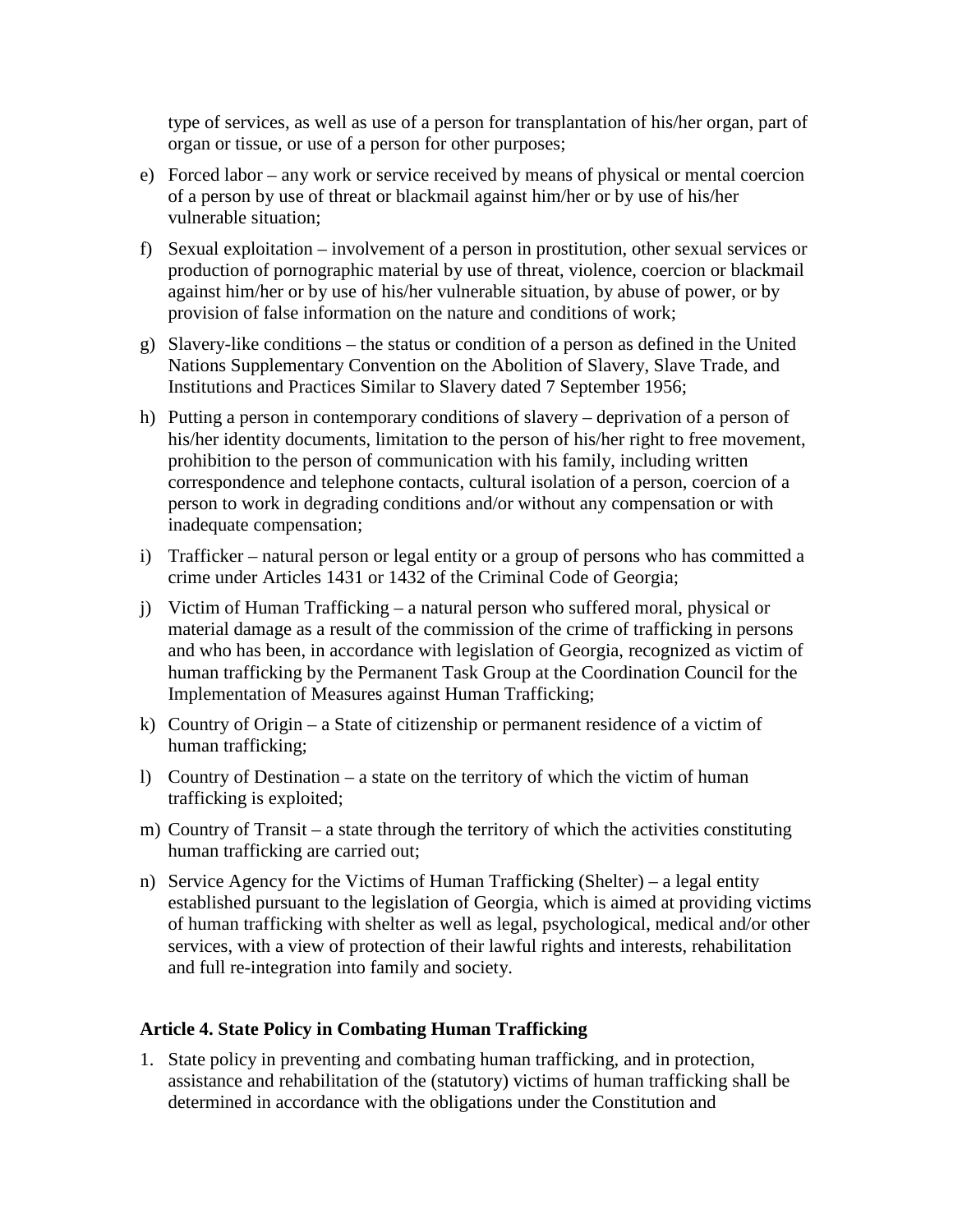international treaties of Georgia relative to combating the transnational organized crime and corruption and the protection of human rights.

- 2. The state shall promote prevention of human trafficking, protection of human rights of (statutory) victims of human trafficking, their assistance and rehabilitation and shall implement measures to combat human trafficking.
- 3. State agencies responsible for preventing and combating human trafficking, and protection, assistance and rehabilitation of victims of human trafficking, shall be guided by the Constitution of Georgia, international treaties of Georgia, this Law and other relevant normative acts of Georgia.

## **Chapter II. Mechanisms for Prevention of Human Trafficking and Competence of State Agencies in Prevention of Human Trafficking**

#### **Article 5. Mechanisms for Prevention of Human Trafficking**

- 1. Mechanisms for the prevention of human trafficking shall imply organizational, legal, research, educational, informational and socio-economic measures that are directed at reduction, prevention and elimination of human trafficking.
- 2. Preventive measures of the state shall imply:
	- a) Elaboration and implementation of short- and long-term programs aimed at reducing poverty, underdevelopment, unemployment and unequal access to opportunities in the country, and at eliminating all forms of discrimination.
	- b) Analyzing and assessing causes of human trafficking;
	- c) Research and collection of data on the forms and scale of human trafficking in order to develop effective prevention measures;
	- d) Comprehensive legal regulation of migration, implementation of measures facilitating legal labor migration;
	- e) Reduction of the risk of illegal labor migration and human trafficking by means of: implementing informational and educational measures, including establishing "hotlines" in relevant state agencies; developing educational programs for wide layers of population; supplying the Georgian passport and visa bodies, border points and consulates with information materials on legal labor and prevention of human trafficking in abroad for citizens of Georgia, protection, assistance and rehabilitation centers of (statutory) victims of human trafficking, etc.
	- f) Inclusion of human trafficking-related issues in the curricula of secondary (high schools) and highest education institutions;
	- g) Arranging and conducting special training courses or seminars for public officials responsible for implementation of measures for preventing and combating human trafficking, and measures of protection, assistance and rehabilitation of the (statutory) victims of human trafficking.
	- h) Other measures directed against all factors facilitating any form of exploitation.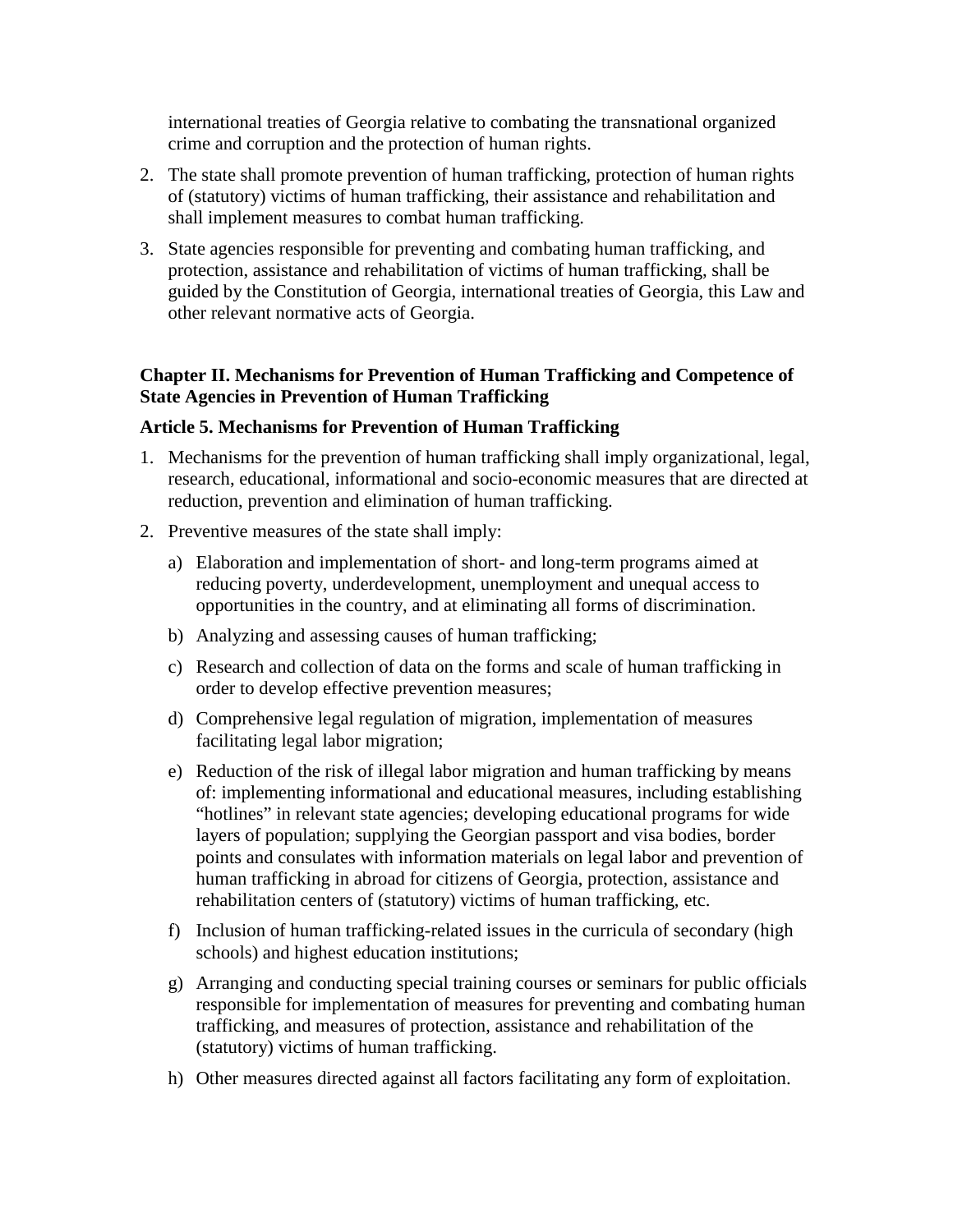#### **Article 6. Competence of State Agencies in the Prevention of Human trafficking**

- 1. State agencies promoting prevention of human trafficking shall: provide conditions for the prevention and elimination of human trafficking; improve the legal and economic background for at-risk groups; and implement appropriate informational and educational campaigns.
- 2. The State Agency for Social Assistance and Employment shall, within its competence, obtain and make publicly available information on vacancies within and outside Georgia, perform intermediary services for the purpose of providing job seekers with employment, and promote the elaboration and implementation of projects for employment of the unemployed.
- 3. The government authority responsible for the management of tourism and resorts shall, within its competence, elaborate a program for the protection and security of tourists and vacationists and shall coordinate implementation of such program.
- 4. The Ministry of Education and Sciences of Georgia shall, within its competence, ensure the inclusion of human trafficking-related issues in the curricula of secondary (high schools) and highest education institutions.
- 5. The Ministry of Foreign Affairs of Georgia shall, within its competence, oversee the issuance of Georgian visas and identification documents allowing citizens of Georgia to return to Georgia; hold negotiations with foreign countries with a view of concluding bilateral and multilateral agreements in accordance with the Georgian legislation in order to provide citizens and permanent residents of Georgia with employment opportunities outside Georgia; assign the staff responsible for dealing with trafficking issues in the consular institutions of Georgia in accordance with the procedure defined by law in order to render legal assistance to citizens and permanent residents of Georgia being abroad.
- 6. Ministry of Internal Affairs of Georgia shall, within its competence, oversee the movement of persons across the Georgian state border and the activities of border points in order to ensure identification of persons participating in the crime of human trafficking and registration of their entry into and exit from Georgia; cooperate with relevant law enforcement bodies of foreign countries; research and analyze causes of human trafficking in order to eradicate and prevent human trafficking and implement preventive measures for the eradication of such causes.
- 7. State authorities shall ensure implementation of the referenced in this Article and, for this purpose, shall cooperate with international organizations, not-for-profit legal entities operating in Georgia and other civil society institutions.

## **Chapter III. Mechanisms to Combat Human Trafficking**

#### **Article 7. Competence of State Agencies in Combating Human trafficking**

1. The mechanisms to combat human trafficking shall imply the combination of measures to be carried out to reveal and investigate the crime of human trafficking and to detect, arrest, prosecute, and sentence traffickers, as well as to provide information to, protect and assist the (statutory) victims of human trafficking.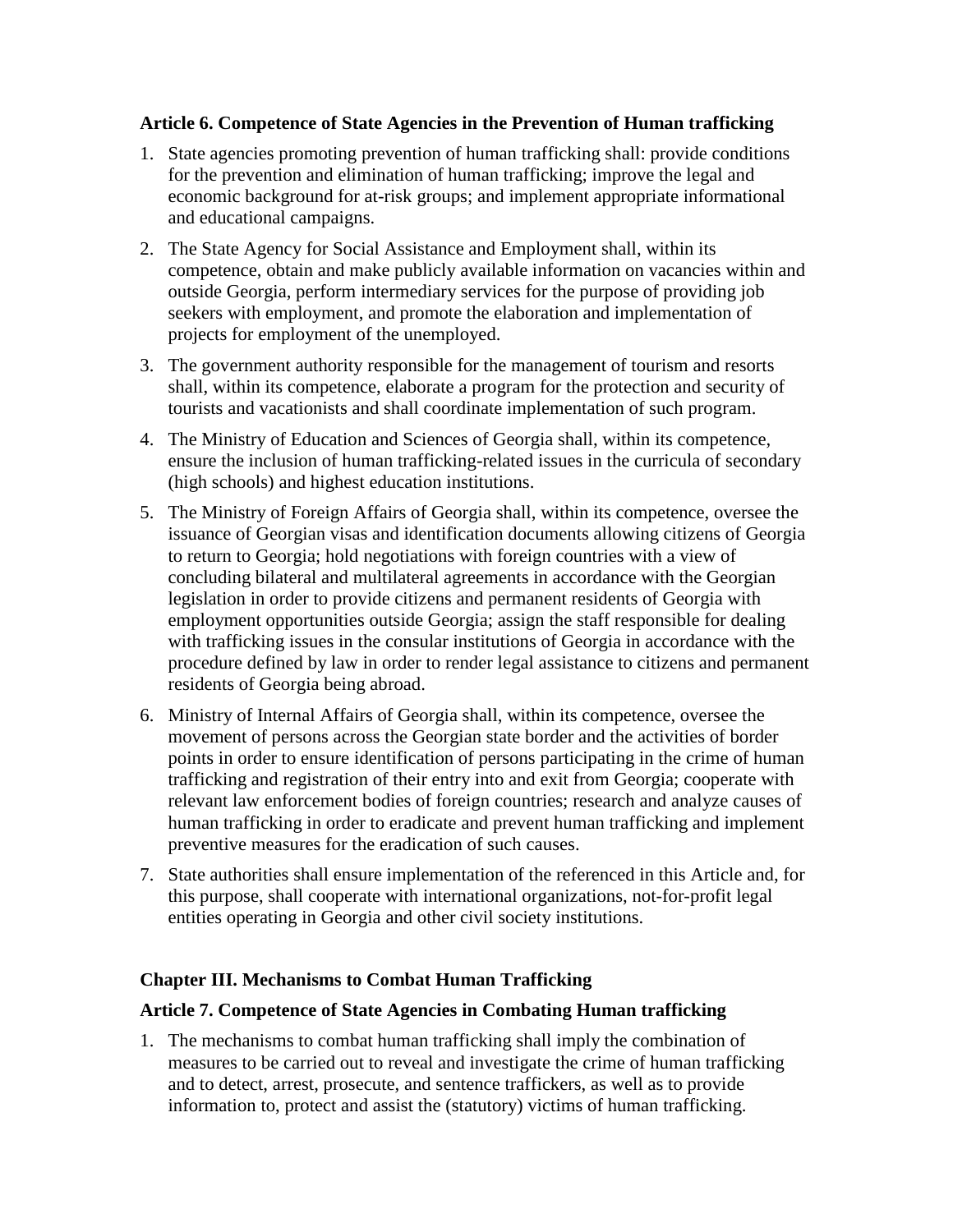- 2. The state agencies responsible for combating human trafficking shall implement measures to prevent, detect and eradicate this crime as well as to identify, arrest and prosecute persons suspected in the crime of trafficking in accordance with the legislation of Georgia.
- 3. State agencies responsible for combating human trafficking and protection of (statutory) victims of human trafficking shall elaborate mandatory guidelines on and train their own employees by means of special training courses or seminars in identification and treatment of victims of human trafficking and specificities of related proceedings.
- 4. The Ministry of Internal Affairs of Georgia shall, within its competence conduct criminal intelligence and investigative activities, ensure security of (statutory) victims and witness of human trafficking, ensure creation of a unified database, cooperate with relevant state agencies in order to elaborate and implement measures against human trafficking.
- 5. The Prosecution Office of Georgia shall, within its competence, conduct prosecution and support charges in the court on cases of human trafficking.
- 6. With a view of effective fight against human trafficking, a Permanent Task Group against Human Trafficking shall be established at the Ministry of Interior that shall be composed of representatives from the Prosecution Office of Georgia and other relevant state bodies. The Group will coordinate criminal intelligence and investigation activities related to human trafficking on the entire territory of the country. The Group has the right to receive any information pertaining to human trafficking directly from the relevant state bodies, including embassies and consulates.

## **Article 8. Unified Information Database**

- 1. For the purpose of identifying and systematizing existing information on traffickers, a Unified Information Database shall be established in the Ministry of Internal Affairs of Georgia in accordance with procedure established by the legislation of Georgia. The Database shall be comprised of information obtained through criminal intelligence measures, pre-trial investigation and court hearings and/or information received from the International Criminal Police (Interpol) or other relevant organizations.
- 2. The procedure of creation of the Database, the nature and content of the information to be entered into the Database as well as the list of persons authorized to access the Database shall be approved by the Minister of Internal Affairs.
- 3. Information kept in Database is confidential information and may be accessed and issued in accordance with procedures under law on accessing and issuing confidential information.
- 4. Unauthorized disclosure of information kept in the Database shall be punishable under law.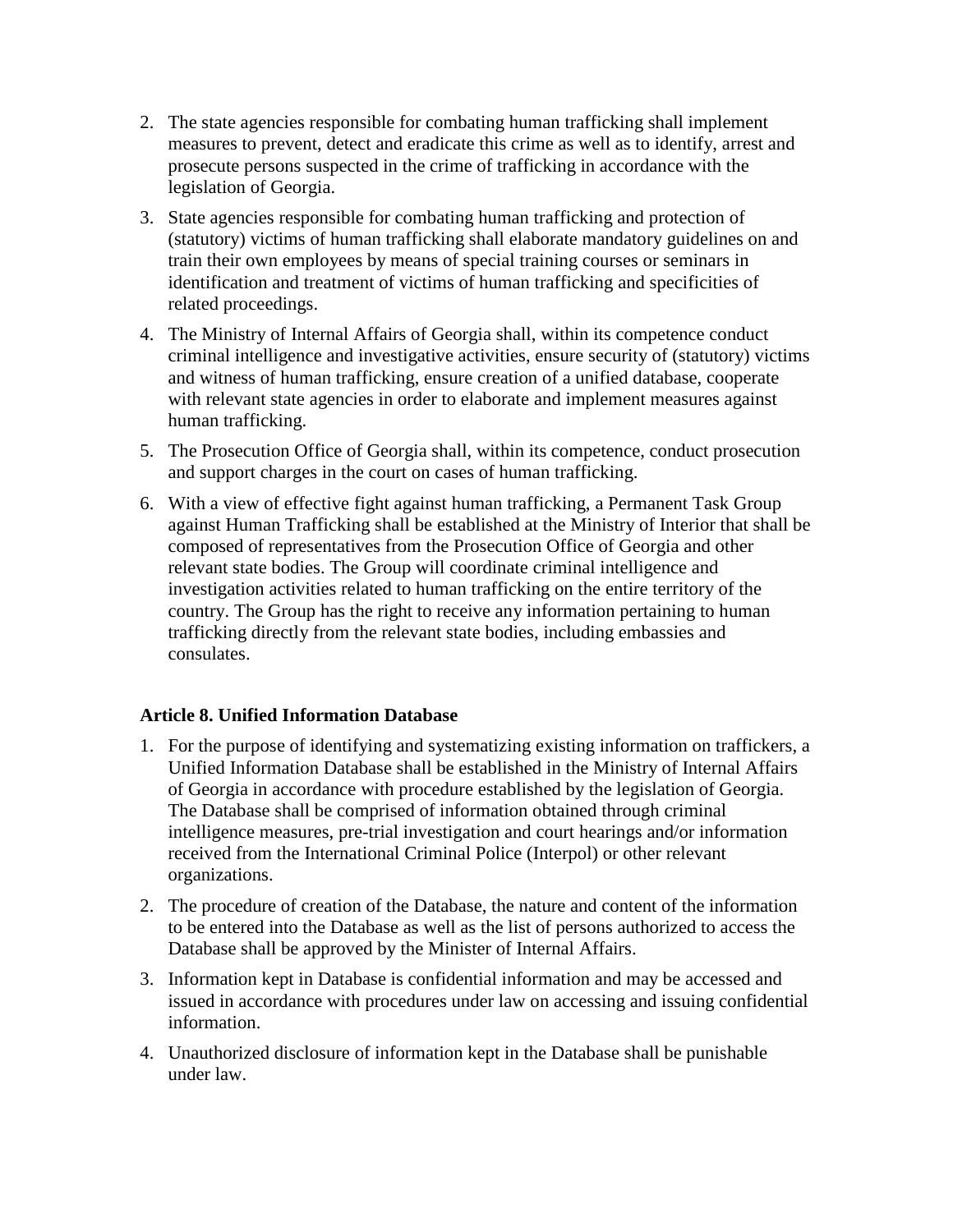## **Article 9. State Fund for Protection and Assistance of (Statutory) Victims of Human Trafficking**

- 1. Public law entity "State Fund for Protection and Assistance of (Statutory) Victims of Human Trafficking" (hereinafter "the Fund") shall be established for the purpose of effective implementation of protection, assistance and rehabilitation measures for the (statutory) victims of human trafficking.
- 2. State control over the Fund shall be exercised by the Ministry of Labor, Health and Social Protection of Georgia.
- 3. The Fund shall be governed by its Director to be appointed and dismissed by President of Georgia.
- 4. The Supervisory Council shall be established to coordinate the activities of the Fund. The Supervisory Council shall be comprised, in addition to representatives from state agencies, of representatives from not-for-profit legal entities and international organizations working in the relevant field and relevant specialists and scientists.
- 5. The structure and rules of operation of the Fund shall be determined by its Statute. The Statute, by recommendation of the Director of the Fund, shall be approved by President of Georgia.
- 6. The purpose of the Fund is to issue compensation to (statutory) victims of human trafficking as well as to finance their protection, assistance and rehabilitation measures.
- 7. Sources of income of the Fund are:
	- a) state budgetary resources;
	- b) resources received from international organizations;
	- c) contributions from legal entities and natural persons;
	- d) other income permitted under legislation of Georgia.

## **Article 10. Interagency Coordination Council for the Implementation of Measures against Human trafficking**

- 1. For the purpose of the promoting effective performance of their functions by state agencies responsible for preventing and combating human trafficking and the protection, assistance and rehabilitation of the (statutory) victims of human trafficking, and to coordinate and monitor activities, the Interagency Coordination Council for the Implementation of Measures against Human Trafficking (hereinafter "the Council") shall be established by President of Georgia.
- 2. In addition to representatives from state agencies, the Coordination Council may consist of representatives from not-for-profit legal entities and international organizations working in the relevant field, representatives from mass media and relevant specialists and scientists.
- 3. Rules of creation of the Coordination Council, nomination to and removal from the Coordination Council of persons, composition and rules of operation of the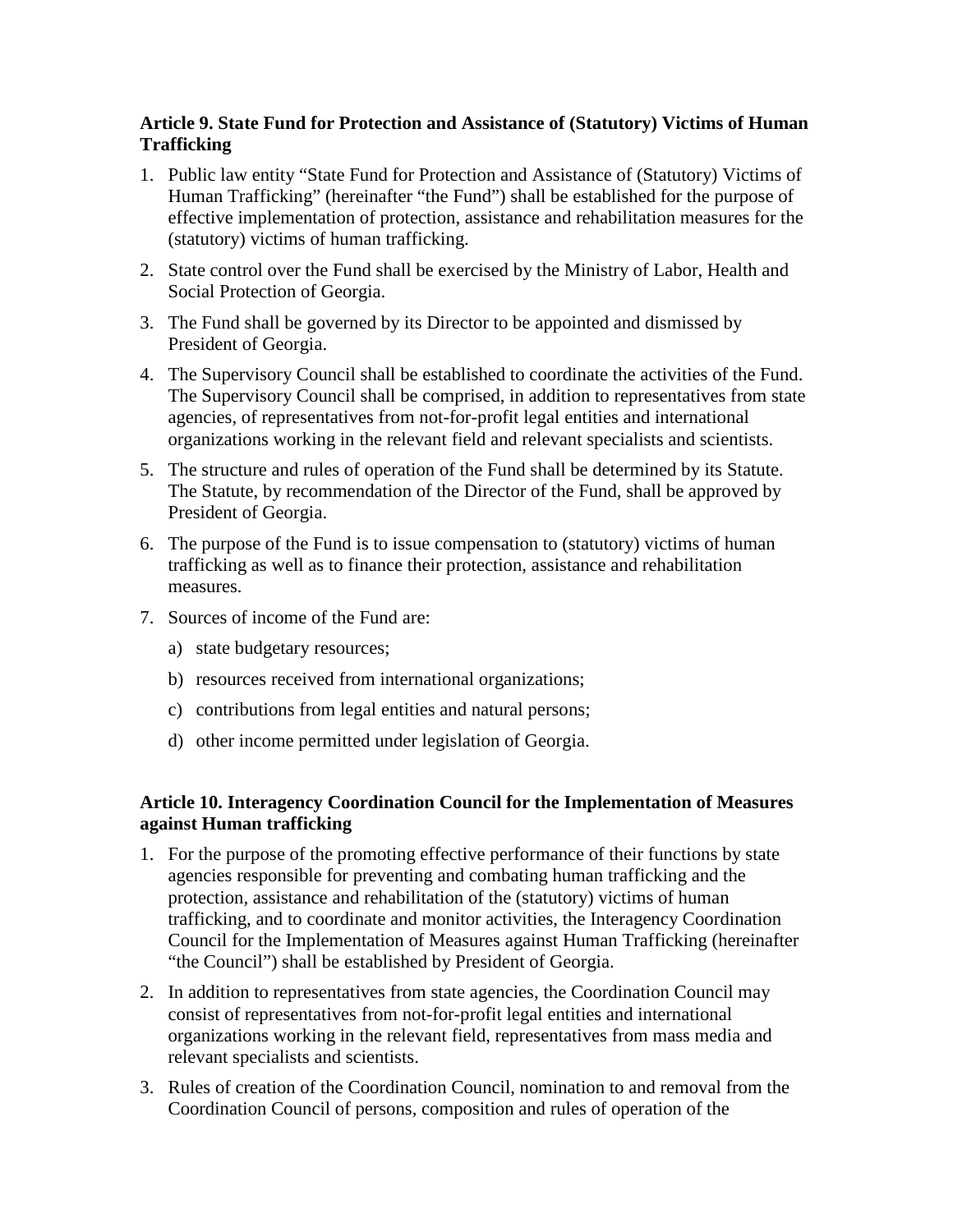Coordination Council (Statute) shall be determined by the Government of Georgia and approved with his Decree by President of Georgia.

## **Chapter IV. Protection, Assistance and Rehabilitation of the (Statutory) Victims of Human Trafficking**

#### **Article 11. Status of a Victim of Human Trafficking**

- 1. The Permanent Task Group against Human Trafficking at the Coordination Council shall decide on granting the status of victim of human trafficking within 48 hours after a person has applied to the Service Agency for the Victims of Human Trafficking (Shelter) or other relevant institution. Composition, rules of operation and scope of authority of the Permanent Task Group shall be determined by the Coordination Council.
- 2. If a person is granted the status of victim of human trafficking, the person shall have the right to address the Service Agency for the Victims of Human Trafficking (Shelter) and to exercise his/her rights under this Chapter.
- 3. Enjoyment of the status of victim of human trafficking by a person as such shall not be the basis for such person to enjoy the rights and obligations of statutory victim prescribed by the Criminal Procedure Code of Georgia.
- 4. Provisions of this Chapter shall apply to citizens of Georgia and stateless persons permanently residing in Georgia who were recognized as victim of human trafficking in other countries.

## **Article 12. Deliberation Term (Reflection Period)**

- 1. A victim of human trafficking shall be entitled to a 30-day deliberation term to decide whether he/she wants to cooperate with the law enforcement bodies in proceedings related to the given crime.
- 2. Countdown of the deliberation term starts from the date of addressing by the person the Service Agency for the Victims of Human Trafficking (Shelter), law enforcement bodies or the relevant institution.
- 3. During the deliberation term the victim of human trafficking shall not be subject to liability under Article 371 of the Criminal Code of Georgia.

## **Article 13. Specificities of Criminal Proceedings related to the Crime of Human Trafficking**

- 1. Criminal proceedings in relation to the crime of human trafficking shall be performed pursuant to the Criminal Procedure Code and other legislative acts of Georgia.
- 2. A closed court hearing on the crime of human trafficking may be held by order (resolution) of the court (judge) based on the motion submitted by the prosecutor, statutory victim or the representative of the statutory victim.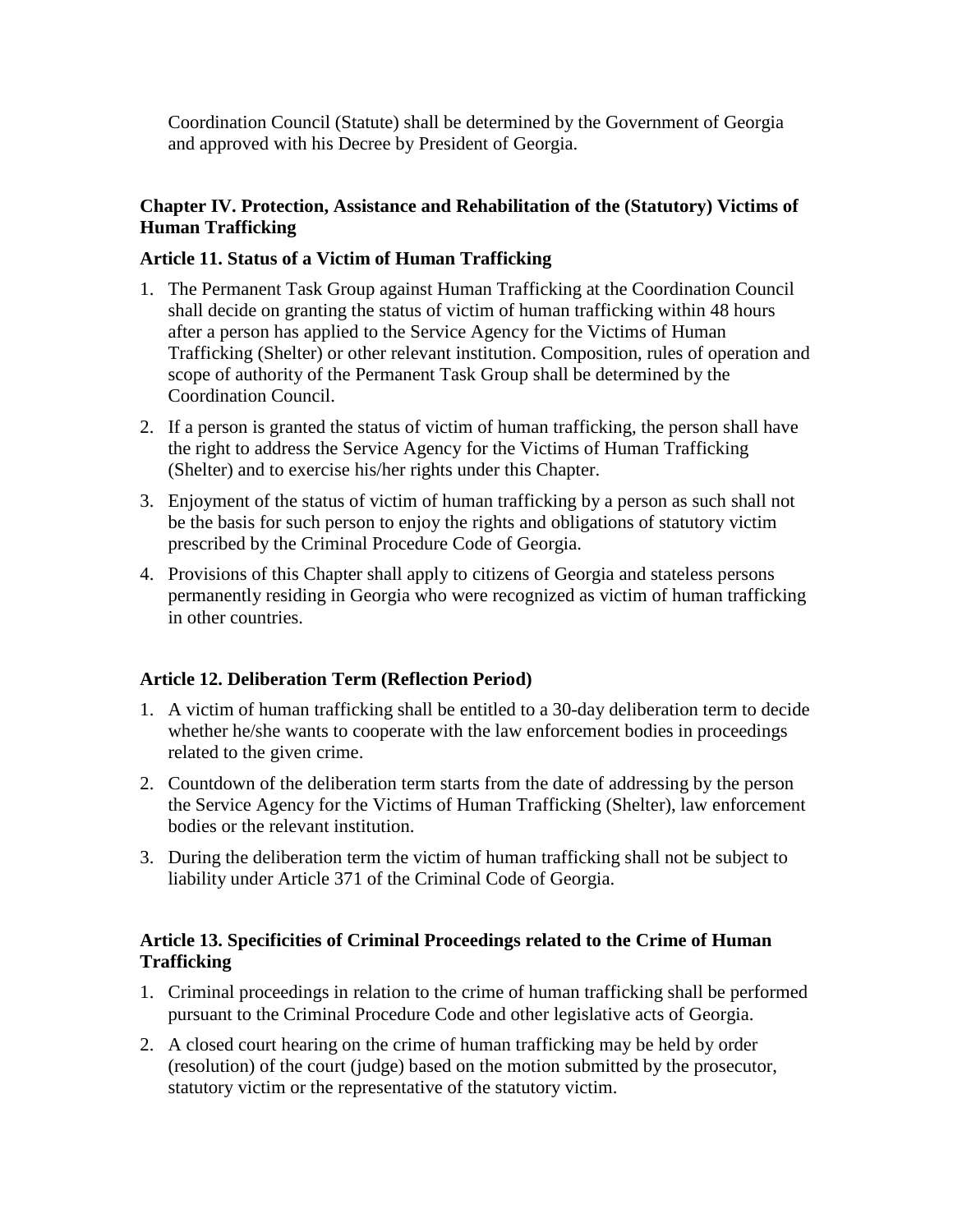- 3. Special protection measures prescribed by the Criminal Procedure Code of Georgia may be applied in cases of the crime of human trafficking.
- 4. Legal entities being perpetrators of the crime of human trafficking are subject to criminal liability in accordance with the legislation of Georgia.
- 5. Traffickers may be deprived of criminal proceeds in accordance with the legislation of Georgia.
- 6. Before, during and after criminal proceedings on the crime of human trafficking, measures of protection, assistance and rehabilitation of (statutory) victims of human trafficking prescribed in this Law shall be effected.

## **Article 14. Legal Protection of (Statutory) Victims of Human Trafficking**

- 1. Access to justice is guaranteed to (statutory) victims of human trafficking in the manner prescribed by the legislation of Georgia.
- 2. Law enforcement bodies shall immediately explain to the (statutory) victim of human trafficking that he/she has the right to address a Service Agency for the Victims of Human Trafficking (Shelter).
- 3. Law enforcement bodies and a Service Agency for the Victims of Human Trafficking (Shelter) shall provide the (statutory) victims of human trafficking with full information on Georgian legislation on human trafficking.
- 4. The investigator, prosecutor and judge shall inform the statutory victim of human trafficking, in his/her native language or in a language he/she understands, of his/her rights and legal status as well as information on matters relating to the investigation and judicial proceedings.
- 5. In the criminal proceedings, the state shall provide the statutory victim of human trafficking with the service of a lawyer and an interpreter as well as servicing documents and materials related to the proceedings in his/her native language or a language understandable for him/her.
- 6. (Statutory) victim of human trafficking may receive free legal aid and in-court representation from Service Agency for the Victims of Human Trafficking (Shelter) or other natural person or legal entity having relevant authorization, in accordance with procedures established by the Georgian legislation.
- 7. The statutory victim and witness as well as persons providing legal services and assistance to them shall have the right to request protection of their own security and security of their family members at any time, in accordance with procedures established by the Georgian legislation.
- 8. Identity, address and other personal data of (statutory) victims and witnesses of trafficking is confidential information and its disclosure is prohibited except in cases envisaged by law.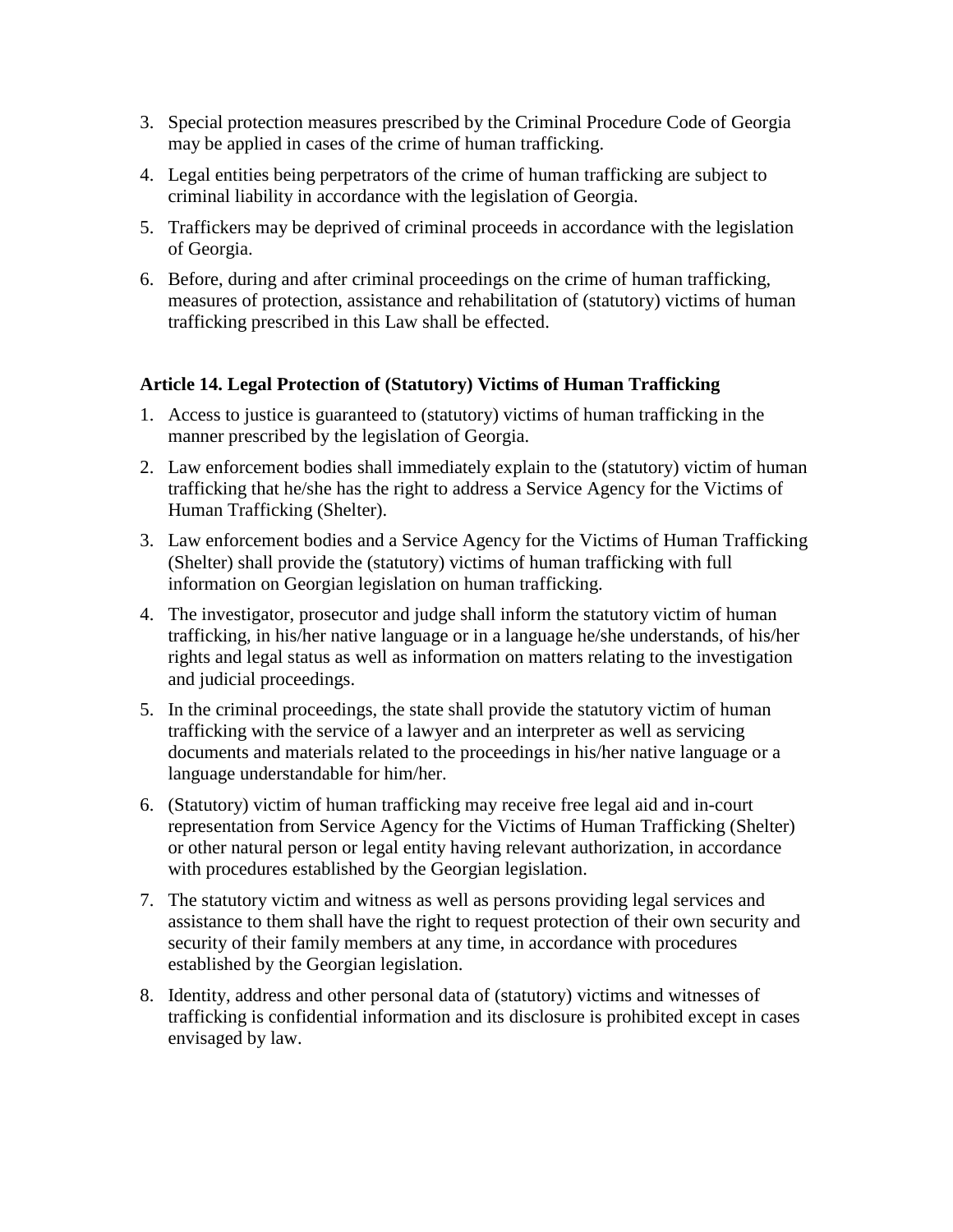9. At the request of statutory victim, witness or their legal representative, special protection measures may be applied in accordance with procedures established by the Criminal Procedure Code of Georgia.

#### **Article 15. Exemption of (Statutory) Victims of Human Trafficking from Liability**

- 1. A (statutory) victim of human trafficking shall be exempted from criminal liability for conducts envisaged in Articles 344 and 362 of the Criminal Code of Georgia and Article 1723 and 185 of the Administrative Violations Code of Georgia. In addition, a (statutory) victim shall not be held liable for his/her participation in unlawful conducts if he/she had to behave so due to his/her being (statutory) victim of human trafficking.
- 2. Provision of paragraph 1 of this Article shall apply to violations, which the person committed due to his/her being (statutory) victim of human trafficking before the person was granted the status of (statutory) victim of human trafficking.

#### **Article 16. Right of the (Statutory) Victim of Human Trafficking to Reimbursement of Damages Incurred as a Result of the Crime of Human Trafficking**

- 1. The (statutory) victim of human trafficking shall have the right to request reimbursement of moral, physical or material damages, which he/she incurred as result of crime of human trafficking, in accordance with Civil Procedure Code and the Criminal Procedure Code of Georgia.
- 2. Where it is impossible to reimburse damages incurred by a (statutory) victim of human trafficking under paragraph 1 of this Article, he/she shall receive compensation from the Fund in accordance with the procedure established by law.

## **Article 17. Competence of State Agencies in the Protection, Assistance and Rehabilitation of (Statutory) Victims of Human Trafficking**

- 1. Protection, assistance, rehabilitation and reintegration of (statutory) victims of human trafficking shall imply the combination of those legal, social and organizational measures that provide for:
	- a) Prosecution of the crime of human trafficking with full respect for the dignity, privacy, and security of the (statutory) victims of human trafficking;
	- b) Inadmissibility of discrimination against (statutory) victims of human trafficking;
	- c) Elaboration of effective legal mechanisms for reimbursement of damages incurred as a result of crime of trafficking for (statutory) victims of human trafficking;
	- d) Promotion of full rehabilitation and integration into family and society of the (statutory) victims of human trafficking;
	- e) Serving full information to the (statutory) victims of human trafficking on their rights and legal remedies to ensure protection of these rights existing under the legislation of Georgia.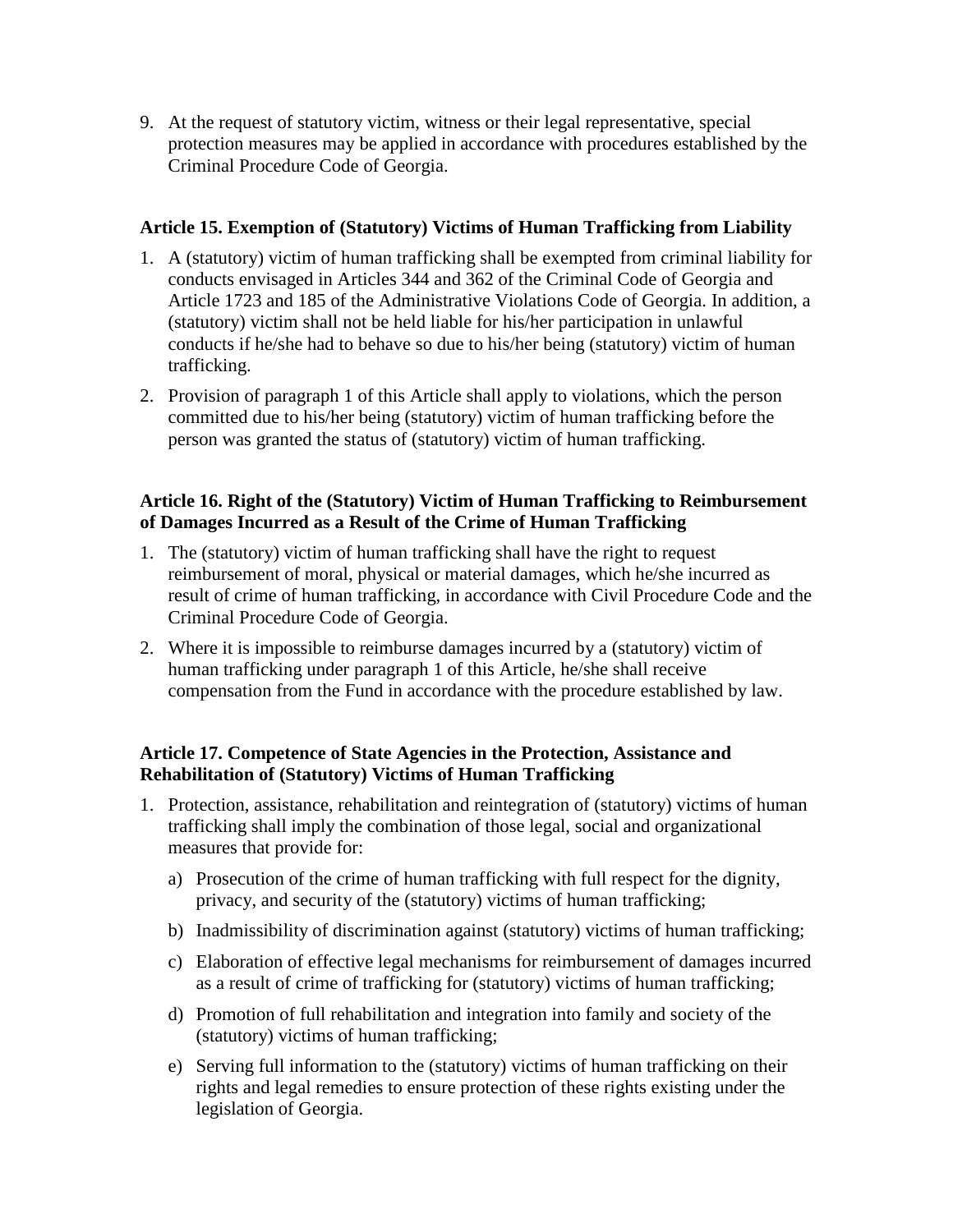2. State agencies responsible for the protection, assistance, rehabilitation and reintegration of the (statutory) victims of human trafficking shall, in accordance with this Law and other legislative acts, cooperate with international organizations, notfor-profit legal entities operating in Georgia and other civil society institutions, in order to: ensure legal protection and assistance of (statutory) victims of human trafficking; ensure full secrecy of personal data of (statutory) victims and witnesses of trafficking; ensure protection of their privacy and personal security, safe repatriation and medico-psychological rehabilitation; elaboration and implementation of mechanisms for reimbursement of physical, moral and material damages incurred as a result of the crime of trafficking.

## **Article 18. Mechanisms for Assistance and Rehabilitation of (Statutory) Victims of Human Trafficking**

- 1. With the consent of the victim of human trafficking, the state shall ensure his/her accommodation in a Service Agency for the Victims of Human Trafficking (Shelter) – a dwelling that is appropriate for decent and safe being.
- 2. It shall be prohibited to place the victims of human trafficking in places of detention, pre-trial detention facilities, prisons and other places of detention save in exceptional situations determined by law and if they can be accommodated separately from others.
- 3. A Service Agency for the Victims of Human Trafficking (Shelter) shall, with the consent of the (statutory) victim of human trafficking, provide him/her with free-ofcharge medical and psychological assistance and free-of-charge legal consultation and assistance. A Service Agency for the Victims of Human Trafficking (Shelter) shall elaborate and implement short and long-term programs of rehabilitation and full re-integration into the family and society of (statutory) victims of human trafficking.
- 4. With the consent of the (statutory) victim of human trafficking, the Ministry of Education and Science of Georgia shall ensure his/her participation in professional training and other educational programs developed jointly by the Ministry of Education and Science of Georgia and the Ministry of Labor, Health and Social Protection of Georgia.
- 5. When performing their obligations under this Article, all Service Agencies for the Victims of Human Trafficking (Shelters) shall take into consideration the victims' age, sex and special needs, particularly special needs of the children in appropriate housing, education and care.
- 6. (Statutory) child victims of human trafficking are subject to the protection mechanisms established by the United Nations Convention on the Rights of the Child as of 20 November 1989, the Council of Europe Convention on Action against Trafficking in Human Beings and guidelines adopted by international organizations in the field of protection of the child victims of human trafficking.
- 7. If the age of (statutory) victim of human trafficking is not determined and there are reasonable grounds to believe that the (statutory) victim of human trafficking is a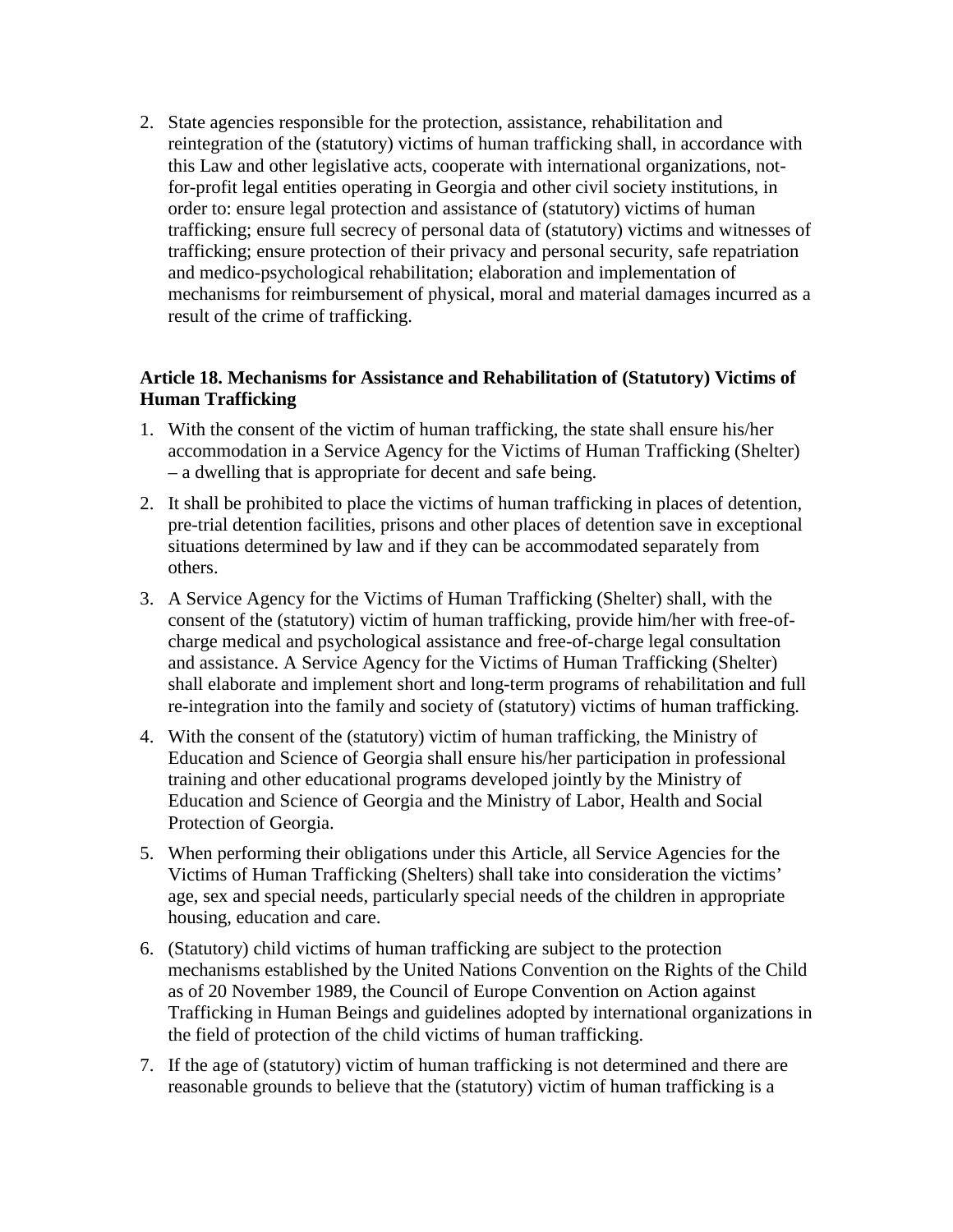minor, he/she shall be regarded as a minor and he/she will be subject to special protection measures until the determination of his/her age.

8. Measures of protection of personal security and medico-psychological rehabilitation measures of (statutory) victims of human trafficking shall be applied only with their consent and in observance of full confidentiality of their personal data.

## **Article 19. Arrangement of Service Agency for the Victims of Human Trafficking (Shelter)**

- 1. For the purposes of the protection of the legal rights and interests of the (statutory) victims of human trafficking, their assistance, rehabilitation and full reintegration in family and society, a Service Agency for the Victims of Human Trafficking (Shelter) shall be established in accordance with the procedure prescribed by the legislation of Georgia.
- 2. A Service Agency for the Victims of Human Trafficking (Shelter) shall be established at the Fund as a structural unit of the public law entity.
- 3. Any natural person or legal entity is empowered to establish, in legal-organizational form prescribed by the Georgian legislation, a private law not-for-profit legal entity – a Service Agency for the Victims of Human Trafficking (Shelter).
- 4. A Service Agency for the Victims of Human Trafficking (Shelter) shall meet standards established by the legislation of Georgia.
- 5. A Service Agency for the Victims of Human Trafficking (Shelter) shall ensure the exercise of rights of (statutory) victims of human trafficking under this Law, including personal security while the (statutory) victim of human trafficking is in the Service Agency for the Victims of Human Trafficking (Shelter).

# **Article 20. Status and Repatriation of Foreign (Statutory) Victims of Human Trafficking**

- 1. The foreigners who are (statutory) victims of human trafficking perpetrated on the territory of Georgia shall have the same rights as envisaged for the (statutory) victims of human trafficking by this Law.
- 2. A (statutory) victim of human trafficking who is a foreign citizen or a stateless person shall be exempted from the liability for conduct envisaged by Article 185 of the Administrative Violations Code of Georgia.
- 3. It is impermissible to expel a foreigner from the territory of Georgia where there are reasonable grounds to believe that he/she may be a (statutory) victim of human trafficking.
- 4. During the deliberation term, a residence card shall be issued to the person referred to in paragraph 1 of this Article by the Ministry of Justice of Georgia based on a motion of a Service Agency for the Victims of Human Trafficking (Shelter) or a body in charge of proceedings. Identity-related information given in the motion constitutes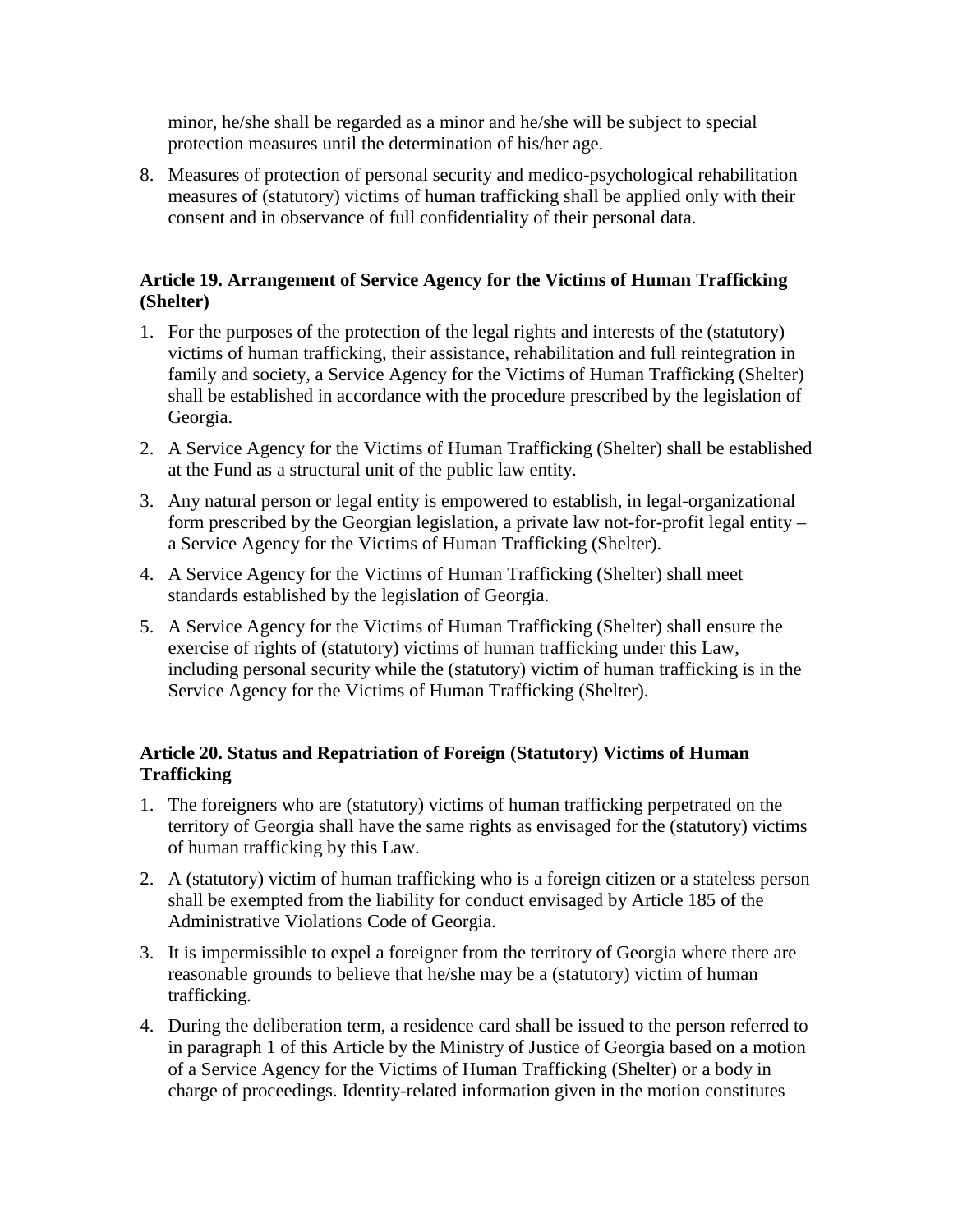confidential information disclosure of which is punishable under law. The relevant state agency shall decide on classifying the information as confidential in accordance with procedure prescribed by the General Administrative Code of Georgia.

- 5. If the person referred to in paragraph 3 of this Article decides to cooperate with the law enforcement bodies in the process of proceedings on the given crime, he/she shall be provided, in accordance with procedure under law, with a resident card until the completion of the relevant criminal and/or civil proceedings. During this period, he/she shall have the right to work on the territory of Georgia and enjoy rights and guarantees established by the Labor Code of Georgia.
- 6. Following the expiry of the deliberation term or upon completion of the relevant criminal proceedings, the state shall take appropriate measures to safely return foreign (statutory) victims of human trafficking to their country of origin.
- 7. Following the completion of the relevant criminal proceedings, a foreign (statutory) victim of human trafficking may, at his/her request, be granted asylum on the territory of Georgia if there are reasonable grounds to believe that his or her life, health or personal liberty will be under threat if returned to the country of origin.

#### **Article 21. Safe Repatriation of Citizens of Georgia or Persons Permanently Residing in Georgia Who Have Become (Statutory) Victims of Human Trafficking**

- 1. Georgian consular offices and diplomatic representations shall cooperate with the Ministry of Justice of Georgia and other appropriate state agencies of Georgia in order to issue, within shortest possible time, identification cards or identification documents allowing to return to Georgia to (statutory) victims of human trafficking and to ensure their safe return to Georgia.
- 2. For the purpose of the safe and voluntary return of (statutory) victims of human trafficking, state agencies of Georgia shall cooperate with the appropriate agencies of foreign countries, international organizations and not-for-profit legal entities.

# **Chapter V. Georgia's International Cooperation in Combating Human Trafficking**

# **Article 22. Georgian State Agencies' Cooperation with Appropriate State Agencies of Foreign Countries in Combating Human Trafficking**

Georgian state agencies' cooperation with appropriate state agencies of foreign countries in preventing and combating human trafficking as well as in protection, assistance and rehabilitation of (statutory) victims of human trafficking shall be determined pursuant to the United Nations Convention against Transnational Organized Crime and its Protocol to Prevent, Suppress and Punish Trafficking in Persons, Especially Women and Children, the Council of Europe Convention on Action against Trafficking in Human Beings, Georgia's international treaties on mutual legal cooperation concluded with relevant states and Georgia's other international treaties and agreements.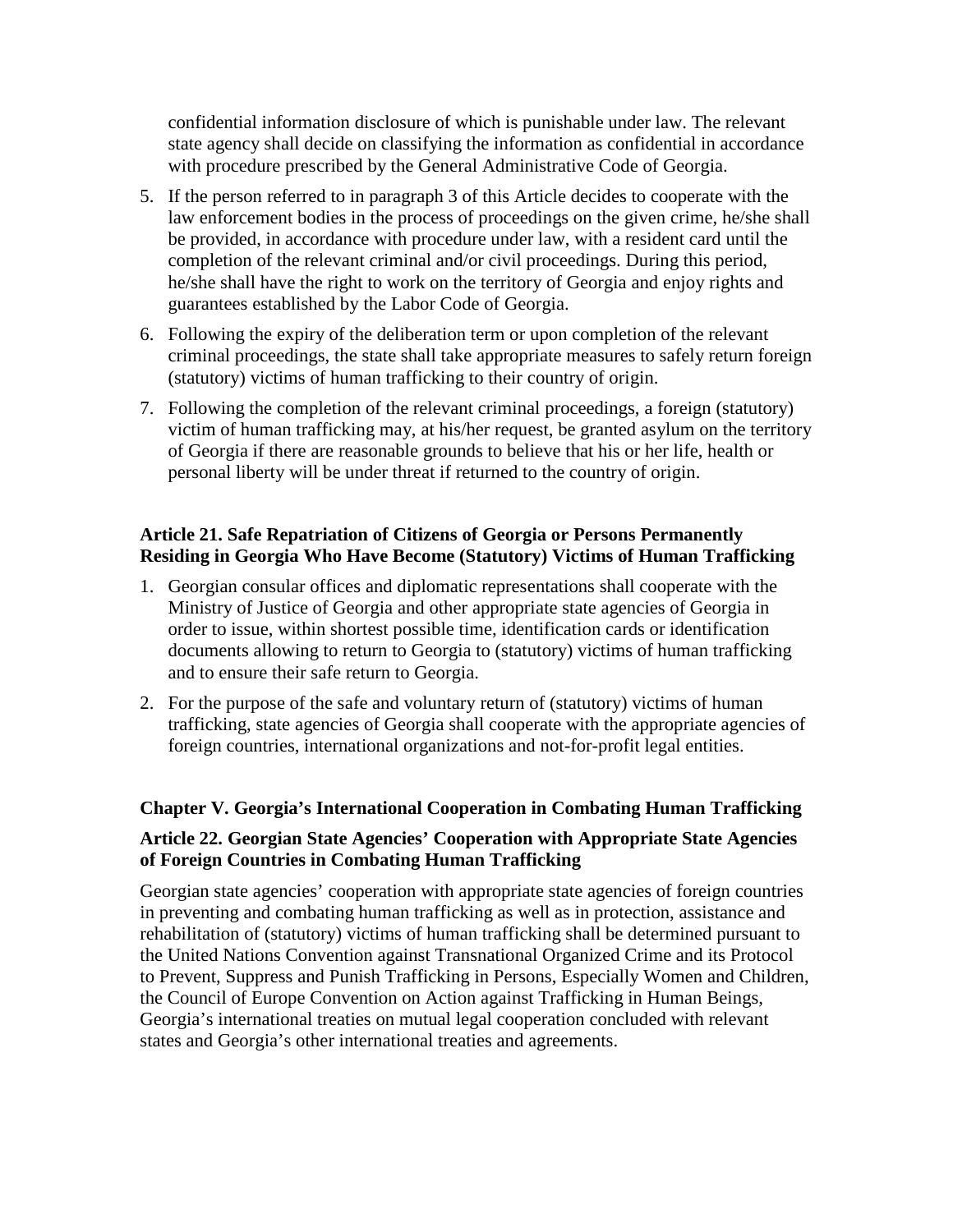## **Article 23. Cooperation with International Governmental and Non-Governmental Organization in Implementing Joint Programs**

International governmental and non-governmental organizations, according to procedure prescribed by the legislation of Georgia, participate in elaboration and implementation of measures and joint programs aimed at preventing and combating human trafficking and protection, assistance and rehabilitation of (statutory) victims of human trafficking.

#### **Chapter VI. Transitional Provisions**

#### **Article 24. Measures to be Applied in Relation to Entry into Force of This Law**

- 1. The Government of Georgia shall ensure financing of measures against human trafficking to be implemented by state agencies responsible for combating human trafficking.
- 2. Within 6 months following the entry into force of this Law, the Government of Georgia shall elaborate and submit to President of Georgia for his approval Rules of creation of the Coordination Council, nomination to and removal from the Coordination Council of persons, composition and rules of operation of the Coordination Council (Statute).
- 3. Within 6 months following the entry into force of this Law, the Coordination Council shall elaborate and submit to President of Georgia for his approval the unified standards and rules of identification of victims of human trafficking.
- 4. Within 6 months following the entry into force of this Law, the Coordination Council shall approve:
	- a) Composition, rules of operation and scope of authority of the Permanent Task Group established at the Coordination Council;
	- b) Necessary standards and requirements for the arrangement of a Service Agency for the Victims of Human Trafficking (Shelter) and its sample Statute;
	- c) Operational instruction for the protection of victims of human trafficking (national referral mechanism);
	- d) Rules of issuance of compensation from the Fund.
- 5. Within 6 months following the entry into force of this Law, the Ministry of Economic Development of Georgia shall ensure transfer of appropriate property in accordance with procedure prescribed by the legislation of Georgia to the public law entity "State Fund for Protection and Assistance of (Statutory) Victims of human trafficking".
- 6. Within 6 months following the entry into force of this Law, the Ministry of Internal Affairs of Georgia shall implement necessary organizational and legal measures for the creation of the Unified Information Database.
- 7. Within 3 months following the entry into force of this Law, the Ministry of Labor, Health and Social Protection shall elaborate rules and forms of rendering medical assistance to victims of human trafficking.